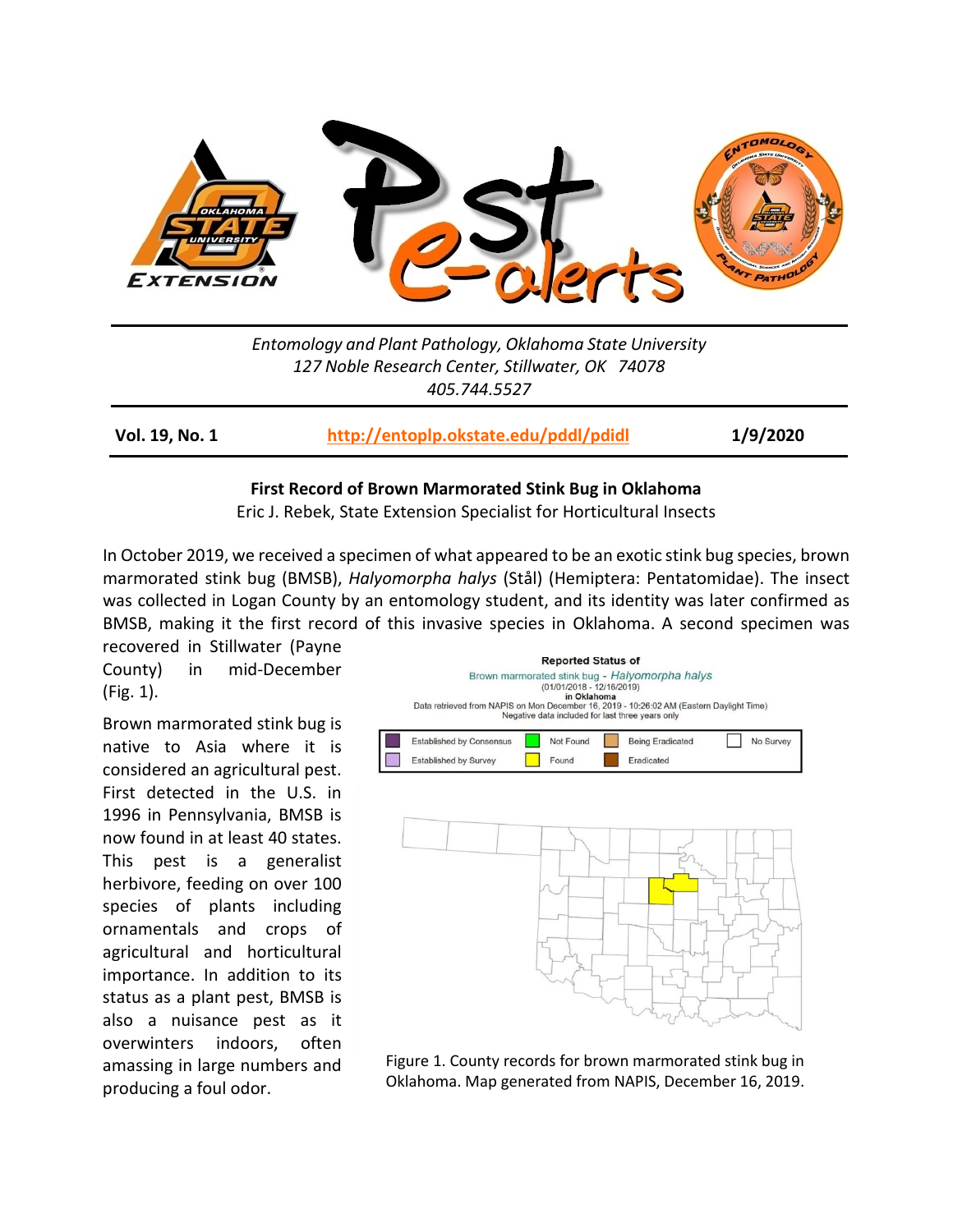## **Identification and Life History**

Brown marmorated stink bug superficially resembles several native stink bug species. However, this insect has white and black banding on the antennae and along the outer margins of the abdomen (Fig. 2), which differentiate BMSB from other stink bugs. Non-reproductive adults overwinter in homes and other buildings as well as natural shelters, especially crevices in trees. Adults measure 0.5 to 0.6 of an inch long and begin to emerge from overwintering sites in early spring. Females mate several times and lay pale green eggs measuring 0.06 inches wide in clusters of 25 to 28 eggs on the underside of leaves (Fig. 3). Eggs turn white just prior to hatching. Neonates (first instars) have black heads with red eyes, and their abdomens are reddish orange with black markings (Fig. 4). Nymphs develop through five instars, and development from egg to adult requires 538 degree days (32-35 days at 86°F) with a minimum and maximum developmental threshold of 57 and 95°F, respectively. Nymphs do not have fully developed wings, but all instars have dark red eyes (Fig. 5).





Figure 2. Adult brown marmorated stink bug. Note black and white banding on the antennae and outer margins of the abdomen. (Photo credit: David R. Lance, USDA-APHIS PPQ, Bugwood.org)

Figure 3. A cluster of brown marmorated stink bug eggs. (Photo credit: David R. Lance, USDA-APHIS PPQ, Bugwood.org)



Figure 4. First instar nymphs of brown marmorated stink bug. (Photo credit: David R. Lance, USDA-APHIS PPQ, Bugwood.org)



Figure 5. Late instar nymph of brown marmorated stink bug. (Photo credit: Steven Valley, Oregon Department of Agriculture, Bugwood.org)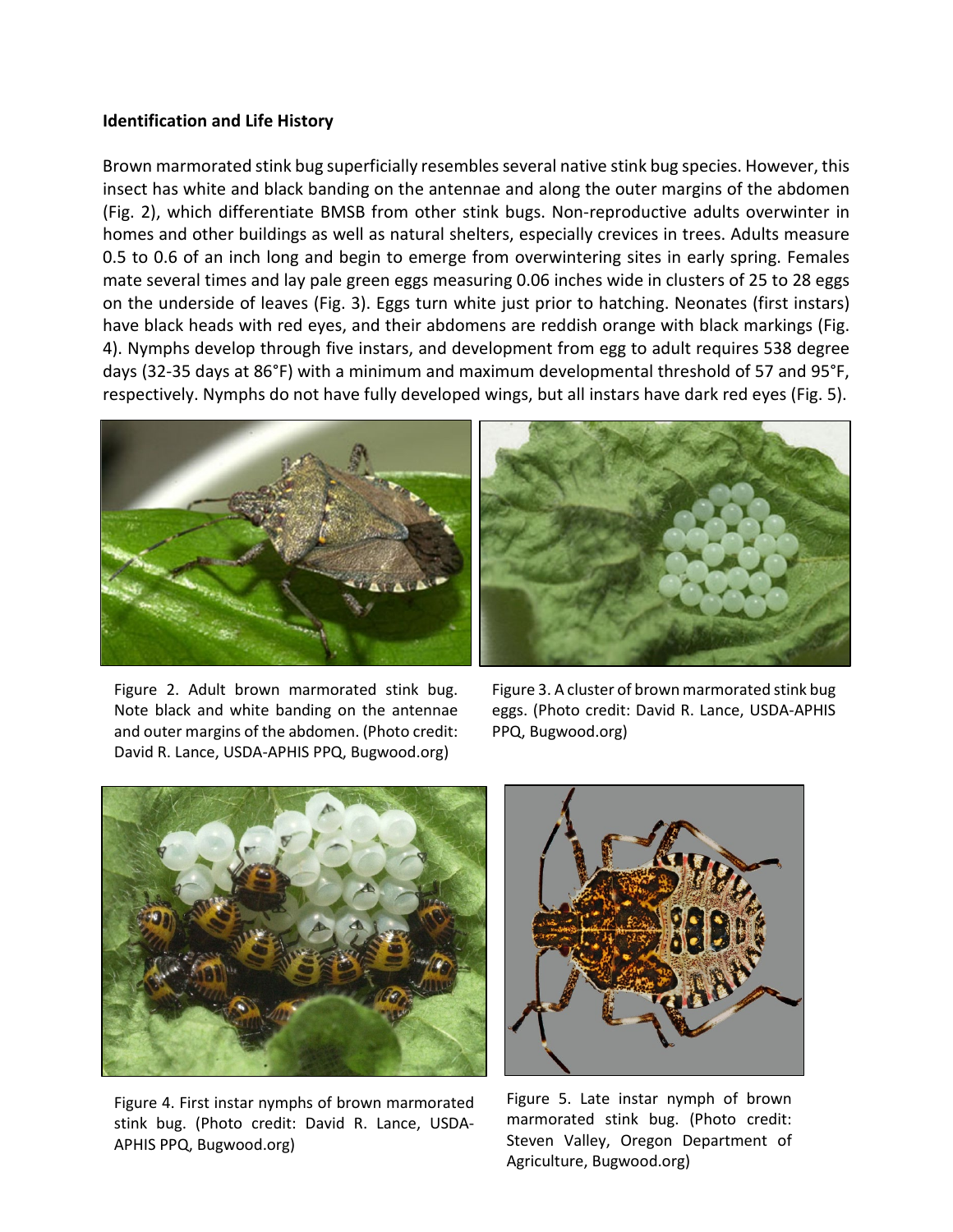Early instars transition from red to nearly black as they mature, and ultimately turn brown as adults. One to two generations per year have been observed in the invasive range of this pest. However, four to six generations are reported from southern China, so multiple generations are likely in southern regions of its North American distribution.

# **Hosts and Feeding Injury**

Brown marmorated stink bug is highly polyphagous, feeding on over 100 host plants that include tree and small fruits, vegetables, ornamentals, and field crops. This pest feeds on many economically important crops including apple, peach, filbert nut, pear, wheat, hemp, grapes and other small fruit, field and sweet corn, soybean, sorghum, sunflower, pepper, tomato, and eggplant. On these hosts, BMSB preferentially attacks reproductive structures of the plant. Like other stink bug pests, feeding injury by BMSB is characterized by small necrotic areas on leaves and fruit. Injury to fruit may include water-soaked lesions and cat-facing. On ornamental trees, BMSB can use its piercing-sucking mouthparts to penetrate through bark, causing tree sap to accumulate at the feeding site and subsequently attract ants and stinging wasps and bees.

## **Monitoring and Management**

Because BMSB is an invasive species and new to Oklahoma, it is important to delineate where it occurs within the state. Through reliable identification of the pest and subsequent monitoring efforts, we can determine the best approaches to managing this pest in affected crops. An important first step is to reach out to stakeholders in each county, especially homeowners and growers who may be affected. For example, a citizen science approach, complete with training on identification, life history, and ecology of BMSB, has led to new detections in other states dealing with this pest. It is important to follow up on reports from homeowners of bugs invading their homes during the fall and winter, which can help with detecting new infestations of BMSB.



Figure 6. A female samurai wasp, *Trissolcus japonicus*, laying eggs in an egg mass of brown marmorated stink bug. (Photo credit: Chris Hedstrom, Oregon Department of Agriculture)

Management options for BMSB vary with crop, region, and other factors. Chemical control is used extensively in the mid-Atlantic region where outbreaks of BMSB have caused millions of dollars in damage to produce. This spike in insecticide use has disrupted integrated pest management (IPM) programs for other agricultural and horticultural pests in the region. However, research is ongoing for developing IPM methods for BMSB that reduce insecticide use, including improved monitoring strategies. For example, entomologists across the U.S. are studying the effectiveness of an improved trap design that combines a clear, sticky plastic backing and a recently identified aggregation pheromone for this stink bug. Coupled with reliable treatment thresholds that are currently in development, these monitoring traps will enhance estimates of BMSB density in a crop and inform growers of the optimal time to spray to reduce BMSB populations below damaging levels. Another promising area of research is biological control. The samurai wasp, *Trissolcus*